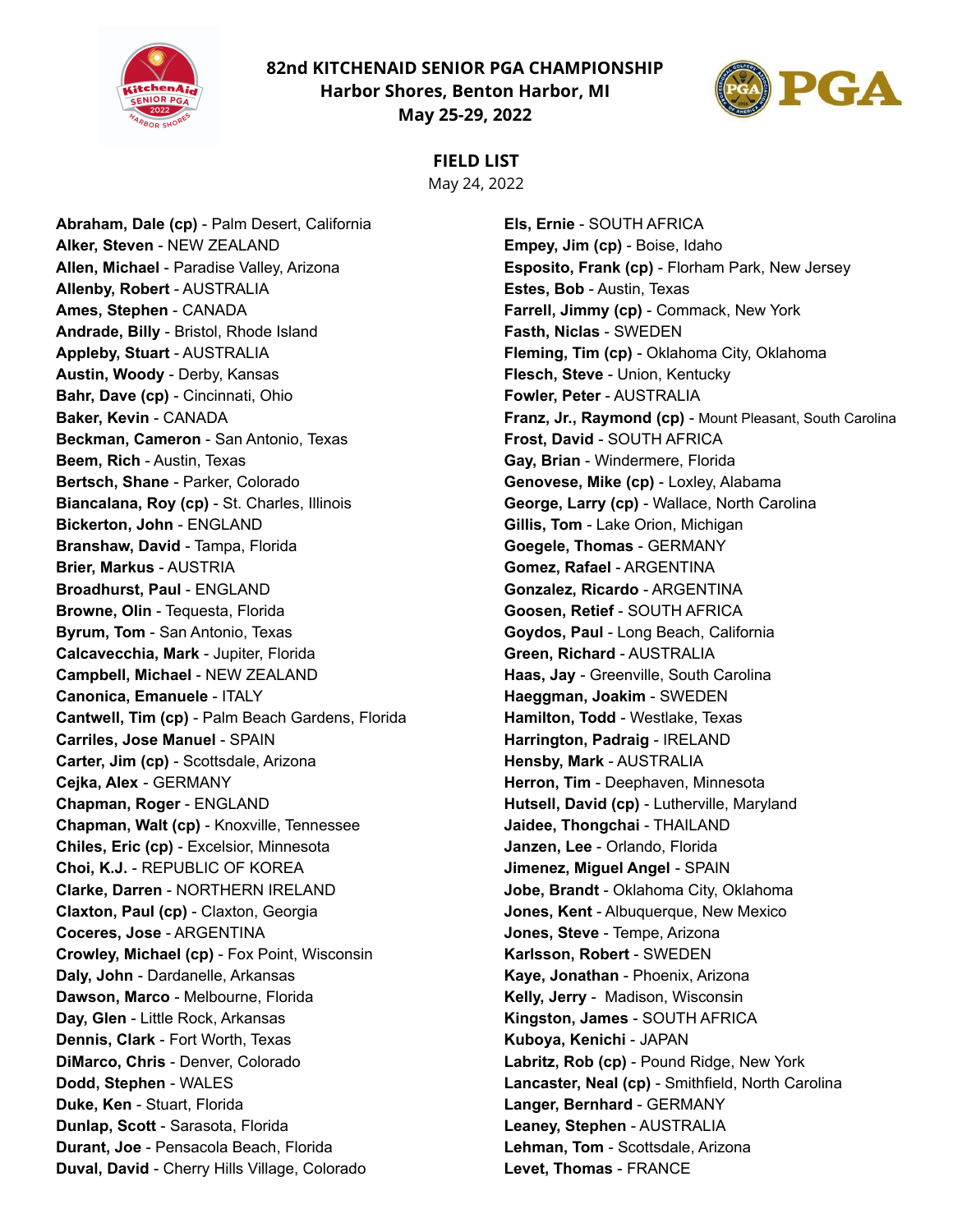**82nd KITCHENAID SENIOR PGA CHAMPIONSHIP Harbor Shores, Benton Harbor, MI May 25-29, 2022**



## **FIELD LIST**

May 24, 2022

**Maggert, Jeff** - Sea Pines, South Carolina **Mansfield, Jonathan (cp)** - Clearwater, Florida **Mayfair, Billy** - Edmond, Oklahoma **McCarron, Scott** - Mooresville, North Carolina **McKenzie, David -** AUSTRALIA **McNabb, Dave (cp)** - Garnet Valley, Pennsylvania **Mediate, Rocco** - Greensburg, Pennsylvania **Micheel, Shaun** - Memphis, Tennessee **Mielke, Mark (cp)** - Atlantis, Florida **Mitchum, Kelly (cp)** - Southern Pines, North Carolina **Molina, Mauricio** - ARGENTINA **Montgomerie, Colin** - SCOTLAND **Morin, Alan (cp)** - Royal Palm Beach, Florida **Morland IV, David** - CANADA **Olazabal, Jose Maria** - SPAIN **Pampling, Rod** - AUSTRALIA **Parel, Scott** - Augusta, Georgia **Parnevik, Jesper** - SWEDEN **Pate, Steve** - Delray Beach, Florida **Pavin, Corey** - Dallas, Texas **Pernice, Tom** - Scottsdale, Arizona **Petrovic, Tim** - Austin, Texas **Phillips, Tracy (cp)** - Tulsa, Oklahoma **Ponchock, Del (cp)** - Jupiter, Florida **Price, Phillip** - WALES **Pride, Dicky** - Tuscaloosa, Alabama **Proehl, Chad (cp)** - Urbandale, Iowa **Quigley, Brett** - Barrington, Rhode Island **Reid, Mike** - Orem, Utah **Remesy, Jean-Francois** - FRANCE **Riegger, John** - Paducah, Kentucky **Rohrbaugh, Doug (cp)** - Carbondale, Colorado **Roth, Jeff (cp)** - Harbor Springs, Michigan **Rowland, Roger** - Jacksonville, Florida **Rudosky, Micah (cp)** - Cortez, Colorado **San Filippo, Mike (cp)** - Hobe Sound, Florida **Sauers, Gene** - Palm Beach Gardens, Florida **Senden, John** - AUSTRALIA **Shacklady, David** - ENGLAND **Short, Jr., Wes** - Austin, Texas **Singh, Jeev Milhka** - INDIA **Sluman, Jeff** - Hinsdale, Illinois **Small, Mike (cp)** - Champaign, Illinois **Sorensen, Chad (cp)** - Taft, California **Sowards, Bob (cp)** - Dublin, Ohio

**Stankowski, Paul** - Flower Mound, Texas **Stolz, Andre** - AUSTRALIA **Streeter, Paul -** ENGLAND **Stricker, Steve** - Madison, Wisconsin **Sutherland, Kevin** - Sacramento, California **Tanigawa, Ken** - Scottsdale, Arizona **Tinning, Steen** - DENMARK **Tiziani, Mario** - Shorewood, MN **Tolles, Tommy** - Hendersonville, North Carolina **Toms, David** - Shreveport, Louisiana **Triplett, Kirk** - Paradise Valley, Arizona **Uresti, Omar (cp)** - Austin, Texas **Valicenti, Mike (cp)** - Jupiter, Florida **Waldorf, Duffy** - Rensselaer, Indiana **Weinhart, Tim (cp)** - Alpharetta, Georgia **Weir, Mike** - CANADA **Wi, Charlie** - Westlake Village, California **Wilson, Peter** - ENGLAND **Winter, Don (cp)** - Ripon, California **Wolstenholme, Gary** - ENGLAND **Yang, Y.E**. - REPUBLIC OF KOREA

#### **Alternates:**

- 1. Mark Tucker (cp)
- 2. Harrison Frazar
- 3. Mitch Camp (cp)
- 4. Fran Quinn
- 5. Chad Kurmel (cp)
- 6. Esteban Toledo
- 7. Jim Dieters (cp)
- 8. Joey Sindelar
- 9. Jim Schuman (cp)
- 10. John Inman

(cp) Denotes PGA of America Club Professional

/156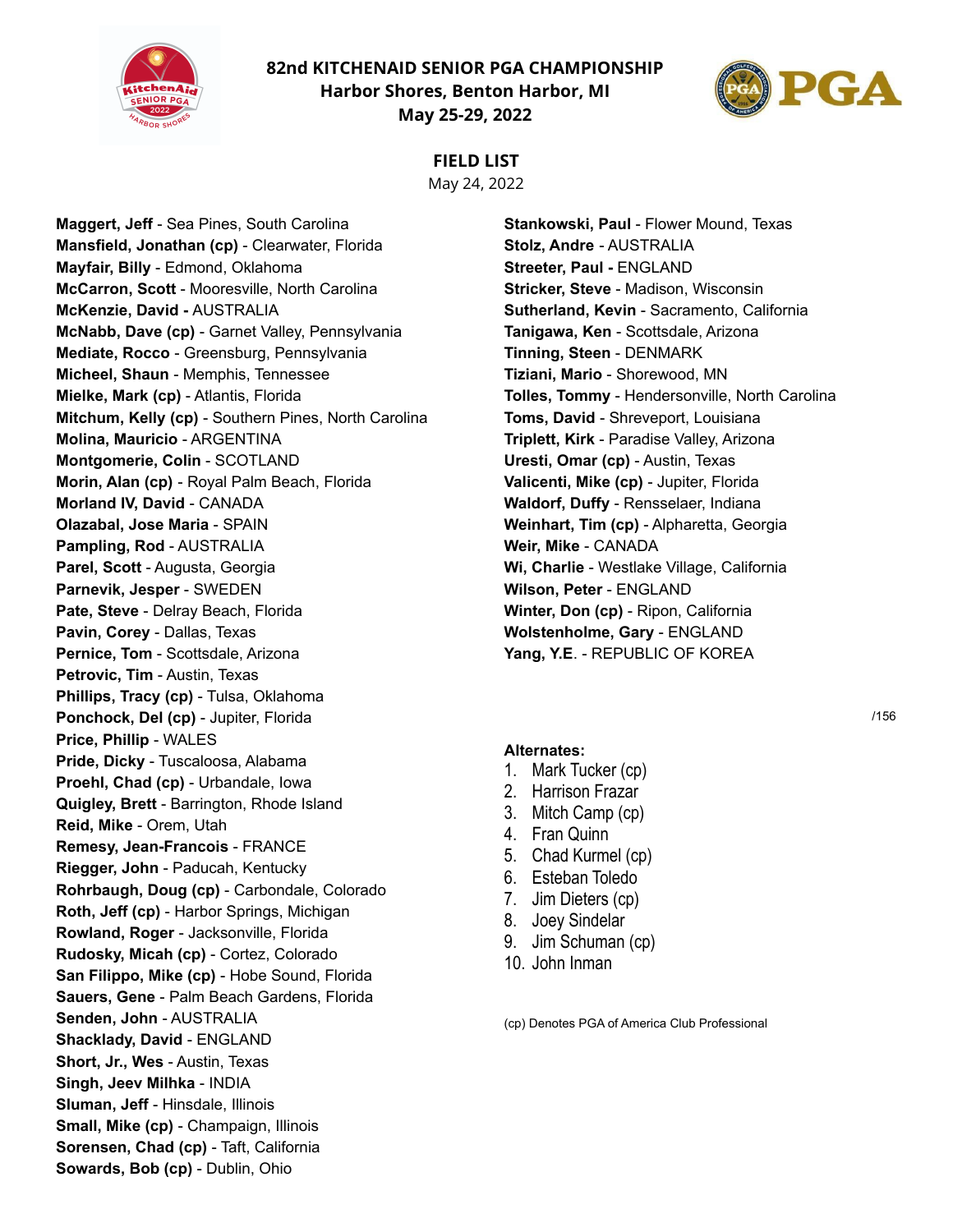

**82nd KITCHENAID SENIOR PGA CHAMPIONSHIP Harbor Shores, Benton Harbor, MI May 25-29, 2022**



**FIELD LIST** May 24, 2022

#### **MAJOR CHAMPIONS (21)**

Rich Beem (PGA Championship) Mark Calcavecchia (Open Championship) Michael Campbell (U.S. Open) Darren Clarke (The Open) John Daly (PGA Championship, The Open) David Duval (The Open) Ernie Els (U.S. Open, The Open) Retief Goosen (U.S. Open) Todd Hamilton (The Open) Padraig Harrington (PGA Championship, The Open) Lee Janzen (U.S. Open) Steve Jones (U.S. Open) Bernhard Langer (The Masters) Tom Lehman (The Open) Shaun Micheel (PGA Championship) Jose Maria Olazabal (The Masters) Corey Pavin (U.S. Open) Jeff Sluman (PGA Championship) David Toms (PGA Championship) Mike Weir (The Masters) Y.E. Yang (PGA Championship)

## **SENIOR PGA CHAMPIONS (11)**

Michael Allen (2009) Paul Broadhurst (2018) Alex Cejka (2021) Roger Chapman (2012) Jay Haas (2006, 2008) Bernhard Langer (2017) Tom Lehman (2010) Rocco Mediate (2016) Colin Montgomerie (2014, 2015) Mike Reid (2005) Ken Tanigawa (2019)

## **RYDER CUP CAPTAINS (3/5)**

*United States* Tom Lehman (2006) Corey Pavin (2010) Steve Stricker (2020)

#### *Europe*

Darren Clarke (2016) Padraig Harrington (2020) Bernhard Langer (2004) Colin Montgomerie (2010) Jose Maria Olazabal (2012)

#### **THE MASTERS (3)**

Bernhard Langer (1985, 1993) Jose Maria Olazabal (1994, 1999) Mike Weir (2003)

#### **PGA CHAMPIONSHIP (7)**

Rich Beem (2002) John Daly (1991) Padraig Harrington (2008) Shaun Micheel (2003) Jeff Sluman (1988) David Toms (2001) Y.E. Yang (2009)

#### **UNITED STATES OPEN (6)**

Michael Campbell (2005) Ernie Els (1994,1997) Retief Goosen (2001, 2004) Lee Janzen (1993, 1998) Steve Jones (1996) Corey Pavin (1995)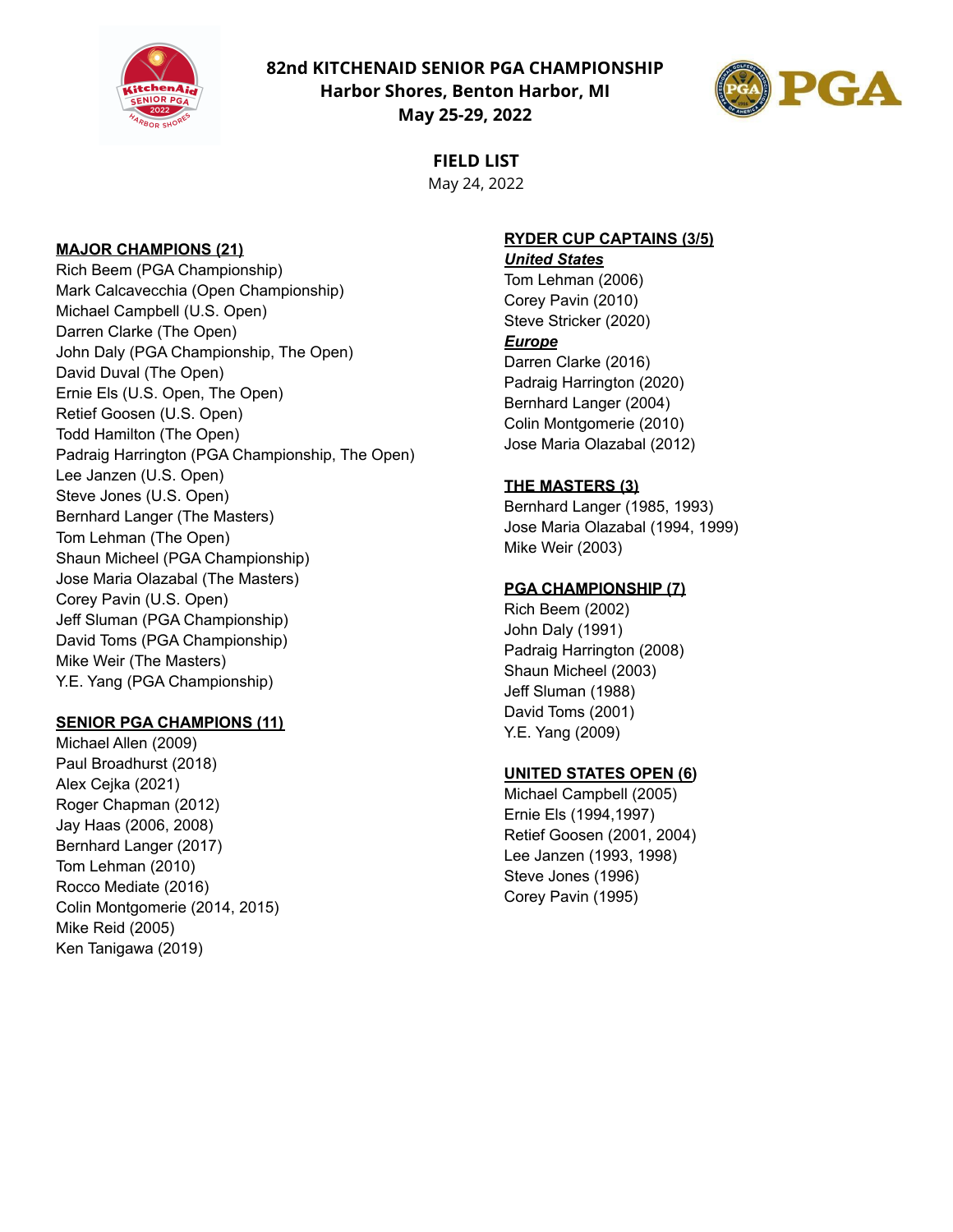

**82nd KITCHENAID SENIOR PGA CHAMPIONSHIP Harbor Shores, Benton Harbor, MI May 25-29, 2022**



**FIELD LIST** May 24, 2022

### **THE OPEN CHAMPIONSHIP (8)**

Mark Calcavecchia (1989) Darren Clarke (2011) John Daly (1995) David Duval (2001) Ernie Els (2002, 2012) Todd Hamilton (2004) Padraig Harrington (2007, 2008) Tom Lehman (1996)

### **HALL OF FAME (8)**

Fred Couples (2013) Ernie Els (2011) Retief Goosen(2019) Colin Montgomerie (2013) Bernhard Langer (2001) Jose Maria Olazabal (2009)